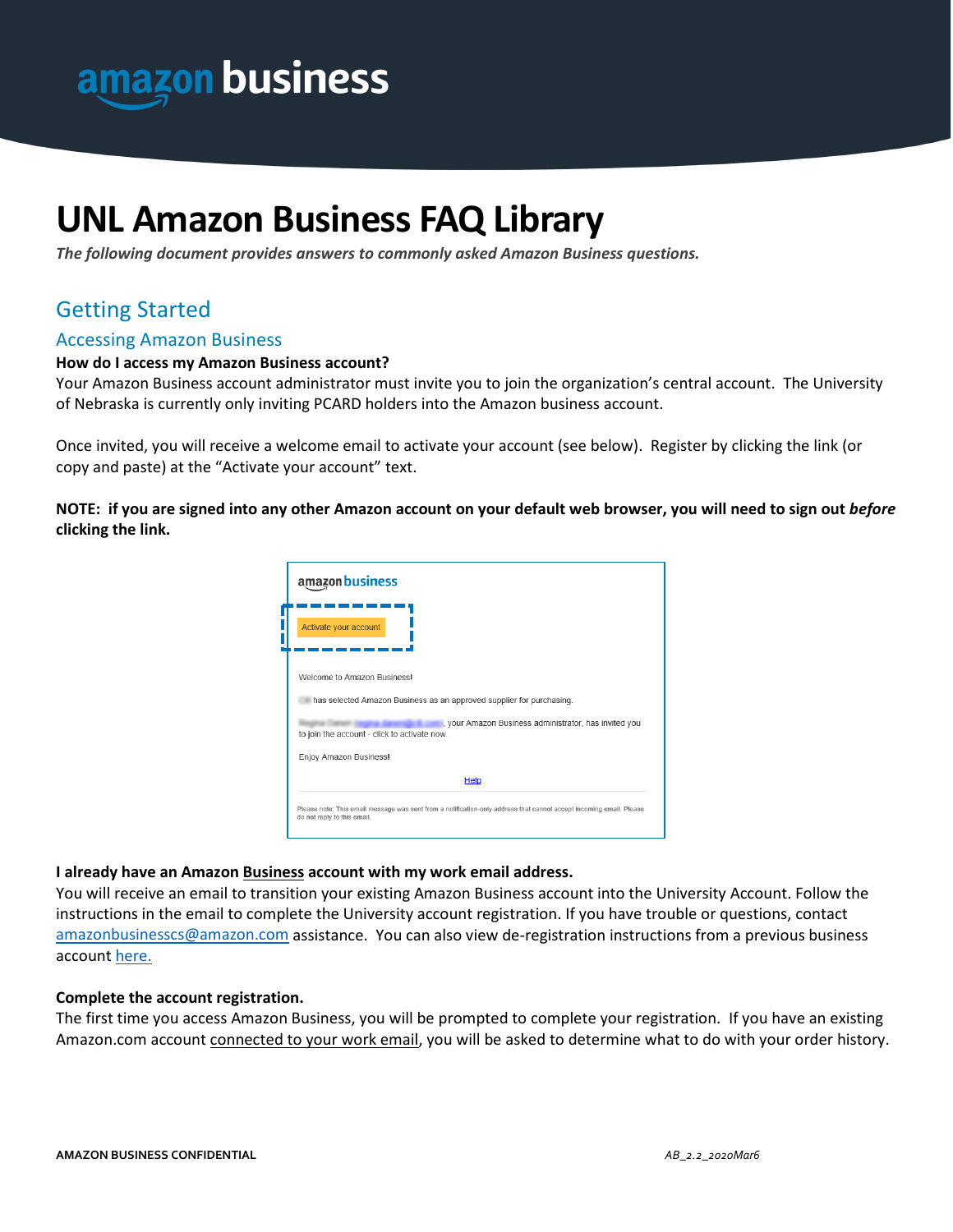

Option 1: **Convert my existing account** Select this option if you want to merge **ALL** your order history over to your new UNL Amazon business account. Only select if no personal purchases were made.

Option 2: **Create a separate account:** Select this option if your current Amazon.com account is personal or has any personal purchases associated with it.



#### **What if I haven't received an invitation?**

Be sure to check your spam or deleted email folders. The registration email is sent directly from Amazon Business (business@amazon.com) If you still cannot locate the email, contact [amazonbusinesscs@amazon.com](mailto:amazonbusiness@amazon.com) to have it resent.

#### **When I access Amazon Business for the first time, I am prompted to log in with a password. I do not know my log in information.**

You are asked to enter a password because you have an existing Amazon account with your university employee email address. If you cannot remember the password, please select the "forgot password" button to reset. If you are still having trouble resetting the password, emai[l amazonbusinesscs@amazon.com](mailto:amazonbusiness@amazon.com) for help.

#### **What name should be on my Amazon account?**

The name on your account should match the name on your PCARD. You can put other information in the shipping address that can appear on the label.

#### **What should I do if I purchased an individual Prime Membership with my purchasing card?**

Our Amazon Business account includes Business Prime Shipping that covers all users. Your individual Prime Membership is no longer necessary. Your membership will be canceled upon merging into our new central account, and a prorated refund will be credited back to your original form of payment.

#### **What should I do if I purchased an individual Prime Membership with a personal credit card and wish to keep my accounts and buying history separate?**

If you previously used your employee email address on a personal Amazon.com account and purchased Amazon Prime, follow the instructions in Scenario 2 above to separate your accounts. Using a personal email for the account, your personal history and Prime membership will remain intact. You will be able to join the central University Business account with your employee email address.

#### **Can I use the new Amazon Business account for PERSONAL use?**

No. The central Amazon Business Account must be used for business purchases only, following purchasing policies. The purchasing team will have access to all purchasing history made through the Amazon Business account.

#### **I forgot my password for my Business account and am unable to reset the password.**

Please contact Amazon Business Customer Service by clicking [Contact Us](https://www.amazon.com/gp/help/customer/contact-us?ie=UTF8&ref=bfooter_cu) or email amazonbusinesscs@amazon.com.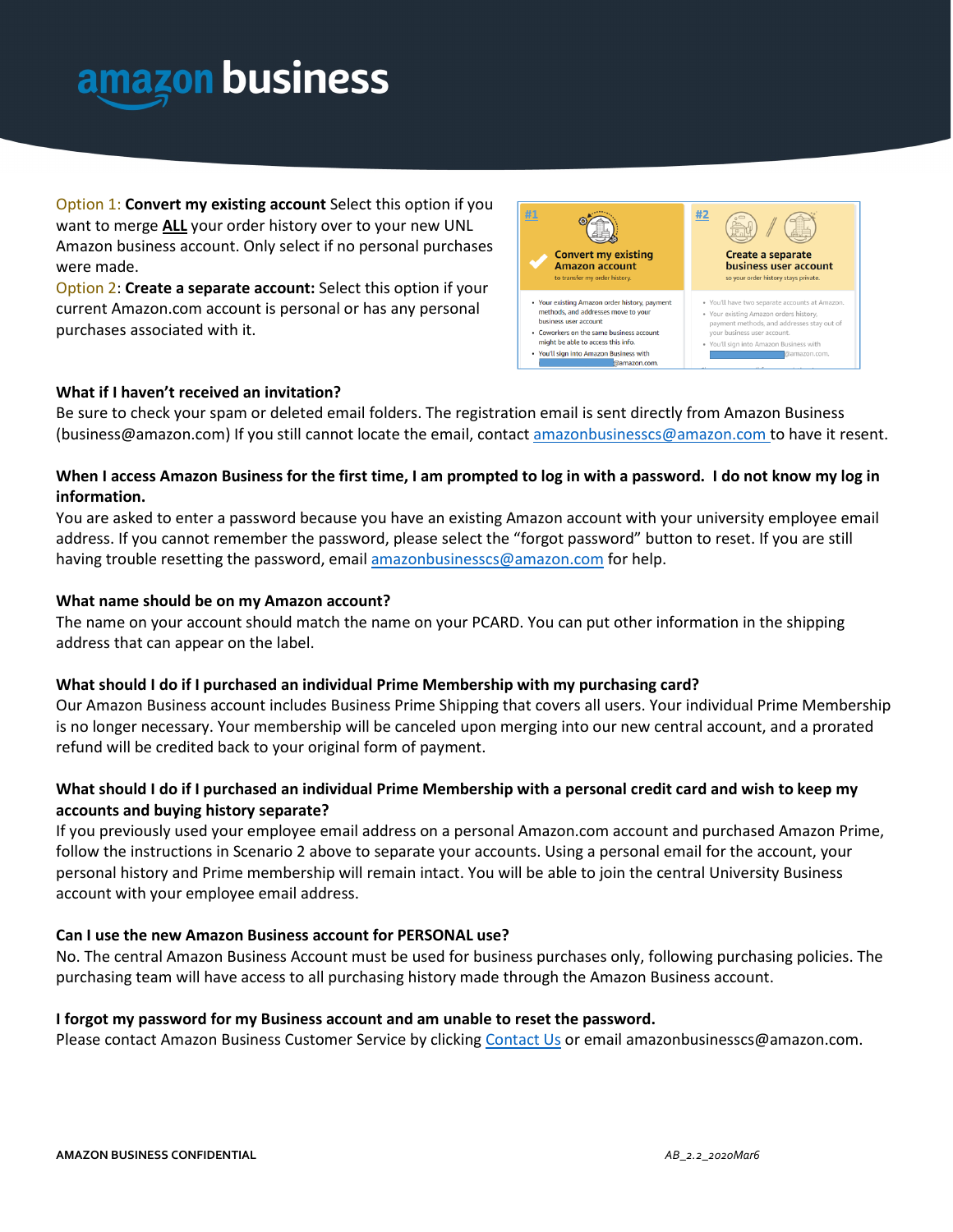

## Payment Method

#### **What form of payment should I use to make Amazon Business purchases?**

The University of Nebraska Amazon Business account is for PCard use only. Enter your purchasing card information. Complete your account information ahead of time in 'Your Account' or during the checkout process. Payment instruments are visible to your account administrator and can be audited. The use of your personal credit card is not allowed.

## Buying Policies

**University purchasing card policies and contact information are located on the [Purchasing Card Program](https://accounting.unl.edu/accounts-payable/purchasing-card-other-card-programs) webpage.**

#### **Does my order need to be approved?**

**The appropriate department personnel must authorize the purchase, and that all departmental procedures have been followed.** The department approvals are completed within your department, not through the Amazon Business account. Only authorized personnel are able to purchase and approve Pcard purchases. Individual orders based on a dollar amount or buying policies may be reviewed for compliance. All PCard purchase policies and restrictions apply.

#### **What Product Categories are available to purchase?**

Amazon Business includes all items that are available on Amazon.com, plus additional business-specific products. Your account administrator is enabling you to make the right buying decisions for your business needs. All PCard policies and restrictions apply. Exception requests for non-authorized purchases must still be submitted for consideration and approval

#### **Are there any category restrictions?**

Category restrictions are not implemented within the Amazon system at this time. You are responsible for ensuring your purchases are compliant with PCARD and other purchasing policies.

#### **How do I make technology purchases?**

Visit [IT Procurement](https://itprocurement.unl.edu/welcome) for assistance on the following:

Popular software and hardware purchases are managed by the University Procurement Services department via eSHOP. Adobe, ArcGIS, Microsoft, and SPSS and many other software titles can be purchased through eSHOP. Computers and additional standard equipment should be bought through eSHOP, a secure purchasing eCommerce site for the University of Nebraska. The following suppliers have contracts on IT defined standards

- DELL Dell Computers and Peripherals
- Connections Apple products and HP computers
- CDW Lenovo

B&H Photo, also available in eSHOP, is an excellent resource for audio and visual technology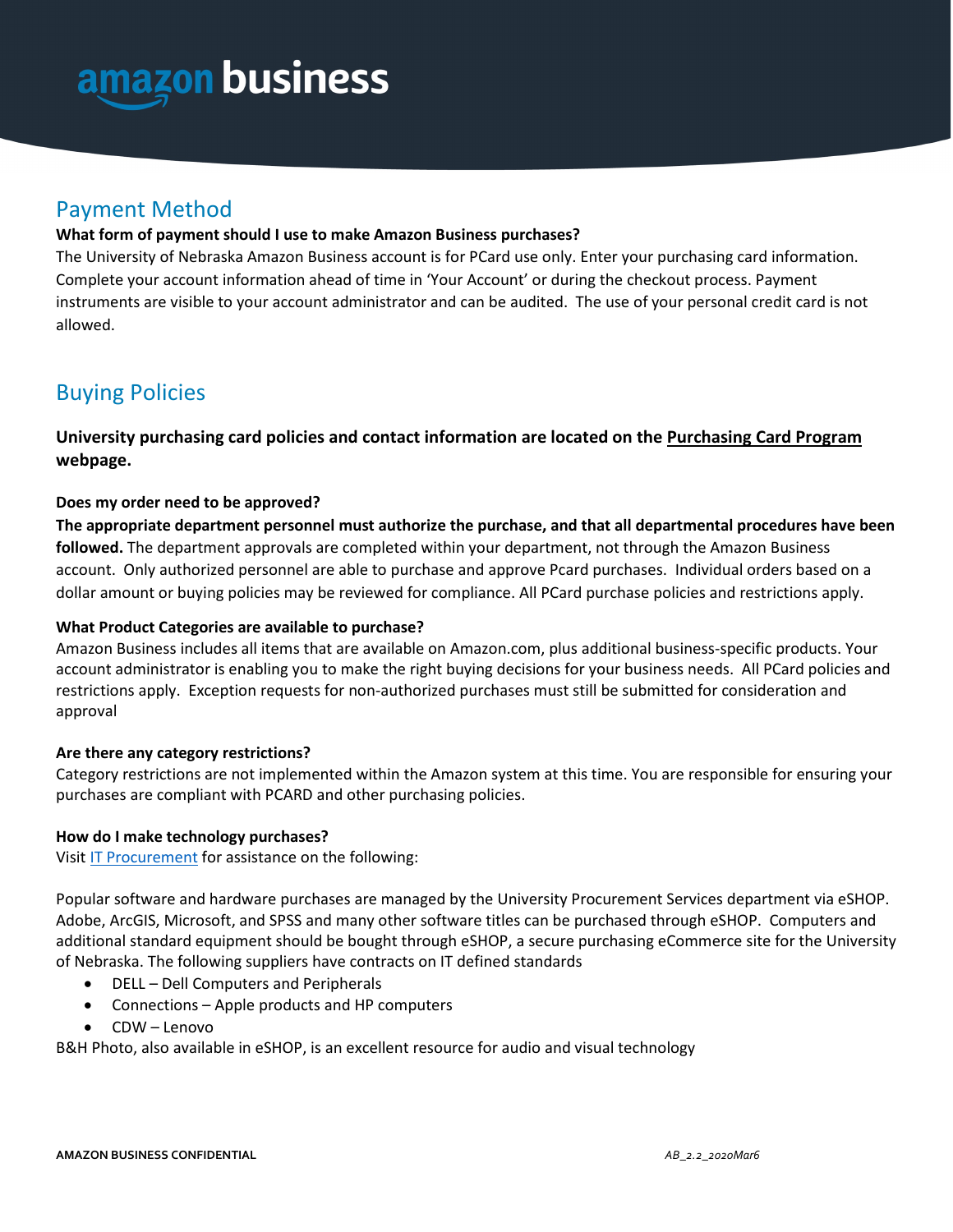

## **Orders**

#### **How do I see the orders I placed after joining the Amazon Business Account?**

From within your account, navigate to **[Your Orders](https://www.amazon.com/gp/css/order-history?ie=UTF8&ref_=nav_youraccount_bnav_ya_ad_orders)**. The default view will display all orders, "Paid By You."

#### **How do I track my Amazon Business delivery?**

You can view real-time delivery details for all pending orders, including estimated delivery date and carrier information. From within your account, navigate to **[Your Orders](https://www.amazon.com/gp/css/order-history?ie=UTF8&ref_=nav_youraccount_bnav_ya_ad_orders) > Track Package**.

#### **Can I save the products I purchase frequently?**

Yes, create Lists! To begin, hover over **Lists** in the upper right corner of your screen and select **Create a List**

- 1. Select **This list is for**: **you** from the drop-down menu
- 2. Select list type: **Shopping List** or **Reorder List**
- 3. Name the list
- 4. Privacy: **Private**
- 6. Create List

#### **Do I need to submit a tax-exempt form?**

No, tax-exempt status is already applied to the University business account. Because Amazon provides a marketplace of millions of sellers, there are some instances when sellers may charge tax on a tax-exempt purchase. You will be alerted that tax will be applied in the order summary at checkout. You can back out of the order and opt for a supplier who does not charge tax. If you were charged tax, contact the seller directly to request a refund. Get more help from Amazon on the [Tax Refund Page.](https://www.amazon.com/gp/help/customer/display.html/ref=help_search_1-5?ie=UTF8&nodeId=202036770&qid=1544906043&sr=1-5)

## **Delivery**

#### **What address should I be using?**

Amazon shipments should be made to only an official University shipping addresses. Add your delivery address the first time you check out or in your account settings before the first time you check out. Go to Your Account > Your Addresses > Add Address > Enter in address name in the "Full Name" section. When you check out, you will be able to add another name, or department, so that it is clearly labeled on the shipping label.

**Covid19 Note:** shipping to home addresses is allowable only with a PCard exception. Use the Request for [Alternative Delivery Location Form](https://procurement.unl.edu/request-alternative-delivery-location-form) to request a shipping address exception during the work from home order. All other PCARD policies apply.

#### **How to I add my address to my account?**

Add your delivery address the first time you check out or in your account settings before the first time you check out. Go to Your Account > Your Addresses > Add Address > Enter in address name in the "Full Name" section. When you check out, you will be able to add another name, or department, so that it is clearly labeled on the shipping label.

#### **My order will not process; what should I do?**

If your order does not go through, please validate that your purchasing card is not expired, and your billing address is correct. Check with your account administrator regarding any purchasing card transaction limits.